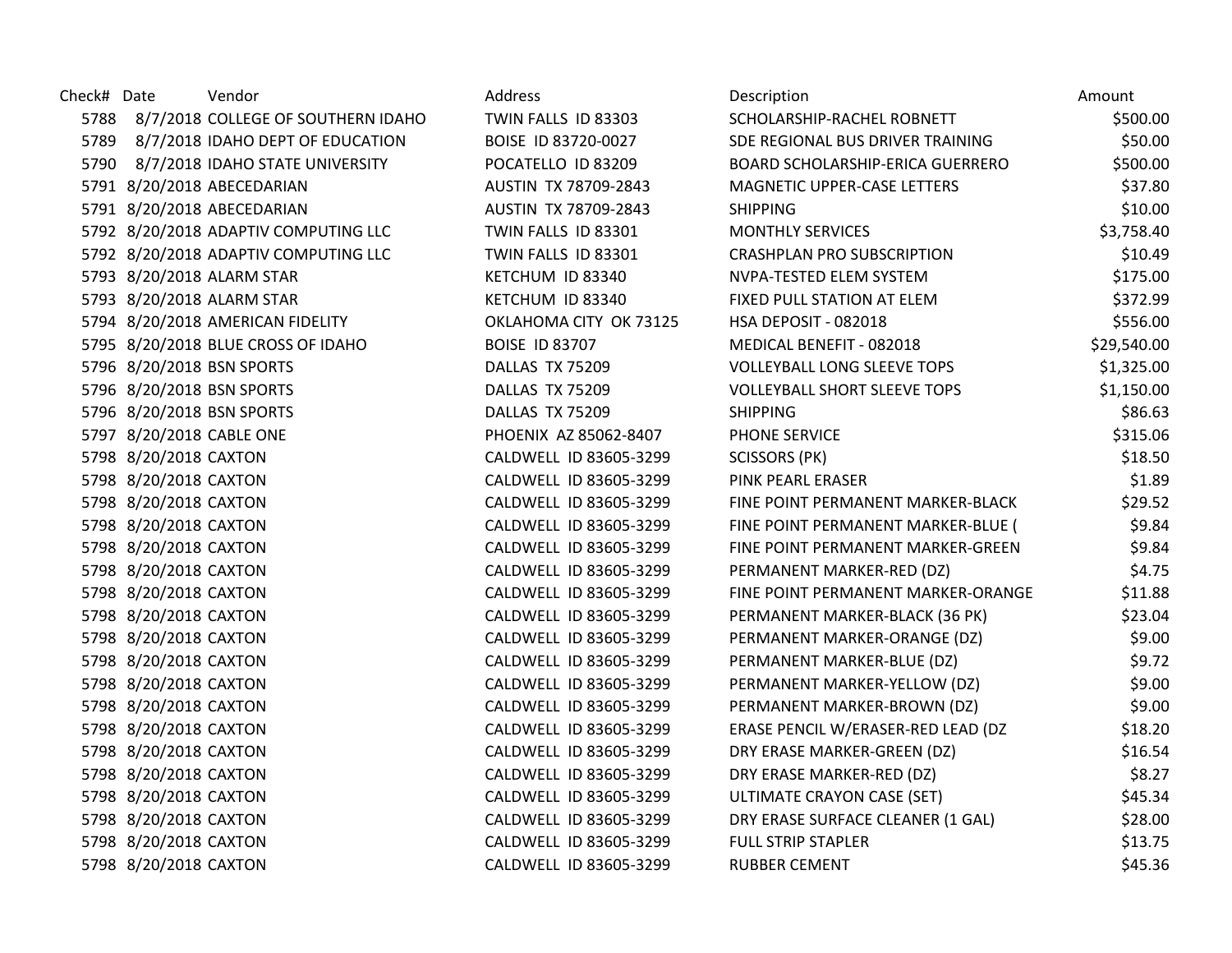| 5798 8/20/2018 CAXTON | CALDWELL ID 83605-3299 | <b>GLUE STICKS (30 BOX)</b>        | \$15.66  |
|-----------------------|------------------------|------------------------------------|----------|
| 5798 8/20/2018 CAXTON | CALDWELL ID 83605-3299 | <b>BOX SEALING TAPE (3 PK)</b>     | \$18.74  |
| 5798 8/20/2018 CAXTON | CALDWELL ID 83605-3299 | <b>INVISIBLE TAPE 1/2"</b>         | \$23.76  |
| 5798 8/20/2018 CAXTON | CALDWELL ID 83605-3299 | CARDSTOCK-IVORY                    | \$11.75  |
| 5798 8/20/2018 CAXTON | CALDWELL ID 83605-3299 | CARDSTOCK-WHITE                    | \$11.50  |
| 5798 8/20/2018 CAXTON | CALDWELL ID 83605-3299 | <b>MASKING TAPE (PK)</b>           | \$10.30  |
| 5798 8/20/2018 CAXTON | CALDWELL ID 83605-3299 | KID SCISSORS (PK)                  | \$30.60  |
| 5798 8/20/2018 CAXTON | CALDWELL ID 83605-3299 | DRYLINE GRIP CORRECTION TAPE (PK)  | \$13.86  |
| 5798 8/20/2018 CAXTON | CALDWELL ID 83605-3299 | <b>LAMINATE ROLL</b>               | \$70.50  |
| 5798 8/20/2018 CAXTON | CALDWELL ID 83605-3299 | <b>COLORED PENCIL SETS</b>         | \$15.27  |
| 5798 8/20/2018 CAXTON | CALDWELL ID 83605-3299 | MAGNET CLIP DISPENSER              | \$2.88   |
| 5798 8/20/2018 CAXTON | CALDWELL ID 83605-3299 | <b>COPY PAPER-YELLOW</b>           | \$6.12   |
| 5798 8/20/2018 CAXTON | CALDWELL ID 83605-3299 | RED PENS (DZ)                      | \$3.90   |
| 5798 8/20/2018 CAXTON | CALDWELL ID 83605-3299 | SECURE-A-PEN REFILLS               | \$2.00   |
| 5798 8/20/2018 CAXTON | CALDWELL ID 83605-3299 | 15 X 20 CLASP ENVELOPE (PK)        | \$33.42  |
| 5798 8/20/2018 CAXTON | CALDWELL ID 83605-3299 | <b>STAPLE REMOVER</b>              | \$2.20   |
| 5798 8/20/2018 CAXTON | CALDWELL ID 83605-3299 | DRYLINE GRIP CORRECTION TAPE       | \$19.08  |
| 5798 8/20/2018 CAXTON | CALDWELL ID 83605-3299 | <b>SHATTERPROOF 12" RULER</b>      | \$31.20  |
| 5798 8/20/2018 CAXTON | CALDWELL ID 83605-3299 | COMPASS (DZ)                       | \$1.50   |
| 5798 8/20/2018 CAXTON | CALDWELL ID 83605-3299 | DRY ERASE MARKER & ORGANIZER KIT   | \$92.00  |
| 5798 8/20/2018 CAXTON | CALDWELL ID 83605-3299 | <b>CLEAR SHEET PROTECTORS</b>      | \$18.57  |
| 5798 8/20/2018 CAXTON | CALDWELL ID 83605-3299 | BLUE 12 X 18 CONSTRUCTION PAPER    | \$6.30   |
| 5798 8/20/2018 CAXTON | CALDWELL ID 83605-3299 | BLUE 9 X 12 CONSTRUCTION PAPER     | \$4.20   |
| 5798 8/20/2018 CAXTON | CALDWELL ID 83605-3299 | BROWN 12 X 18 CONSTRUCTION PAPER   | \$8.40   |
| 5798 8/20/2018 CAXTON | CALDWELL ID 83605-3299 | BROWN 9 X 12 CONSTRUCTION PAPER    | \$4.20   |
| 5798 8/20/2018 CAXTON | CALDWELL ID 83605-3299 | DARK BLUE 9 X 12 CONSTRUCTION PAPE | \$7.35   |
| 5798 8/20/2018 CAXTON | CALDWELL ID 83605-3299 | DARK GREEN 12 X 18 CONSTRUCTION PA | \$7.12   |
| 5798 8/20/2018 CAXTON | CALDWELL ID 83605-3299 | HOLIDAY RED 9 X 12 CONSTRUCTION PA | \$8.40   |
| 5798 8/20/2018 CAXTON | CALDWELL ID 83605-3299 | LIGHT BLUE 9 X 12 CONSTRUCTION PAP | \$3.15   |
| 5798 8/20/2018 CAXTON | CALDWELL ID 83605-3299 | LIGHT GREEN 9 X 12 CONSTRUCTION PA | \$3.15   |
| 5798 8/20/2018 CAXTON | CALDWELL ID 83605-3299 | ORANGE 9 X 12 CONSTRUCTION PAPER   | \$6.30   |
| 5798 8/20/2018 CAXTON | CALDWELL ID 83605-3299 | PINK 9 X 12 CONSTRUCTION PAPER     | \$3.15   |
| 5798 8/20/2018 CAXTON | CALDWELL ID 83605-3299 | WHITE 12 X 18 CONSTRUCTION PAPER   | \$31.50  |
| 5798 8/20/2018 CAXTON | CALDWELL ID 83605-3299 | WHITE 9 X 12 CONSTRUCTION PAPER    | \$15.75  |
| 5798 8/20/2018 CAXTON | CALDWELL ID 83605-3299 | <b>WHITE CARDSTOCK</b>             | \$345.00 |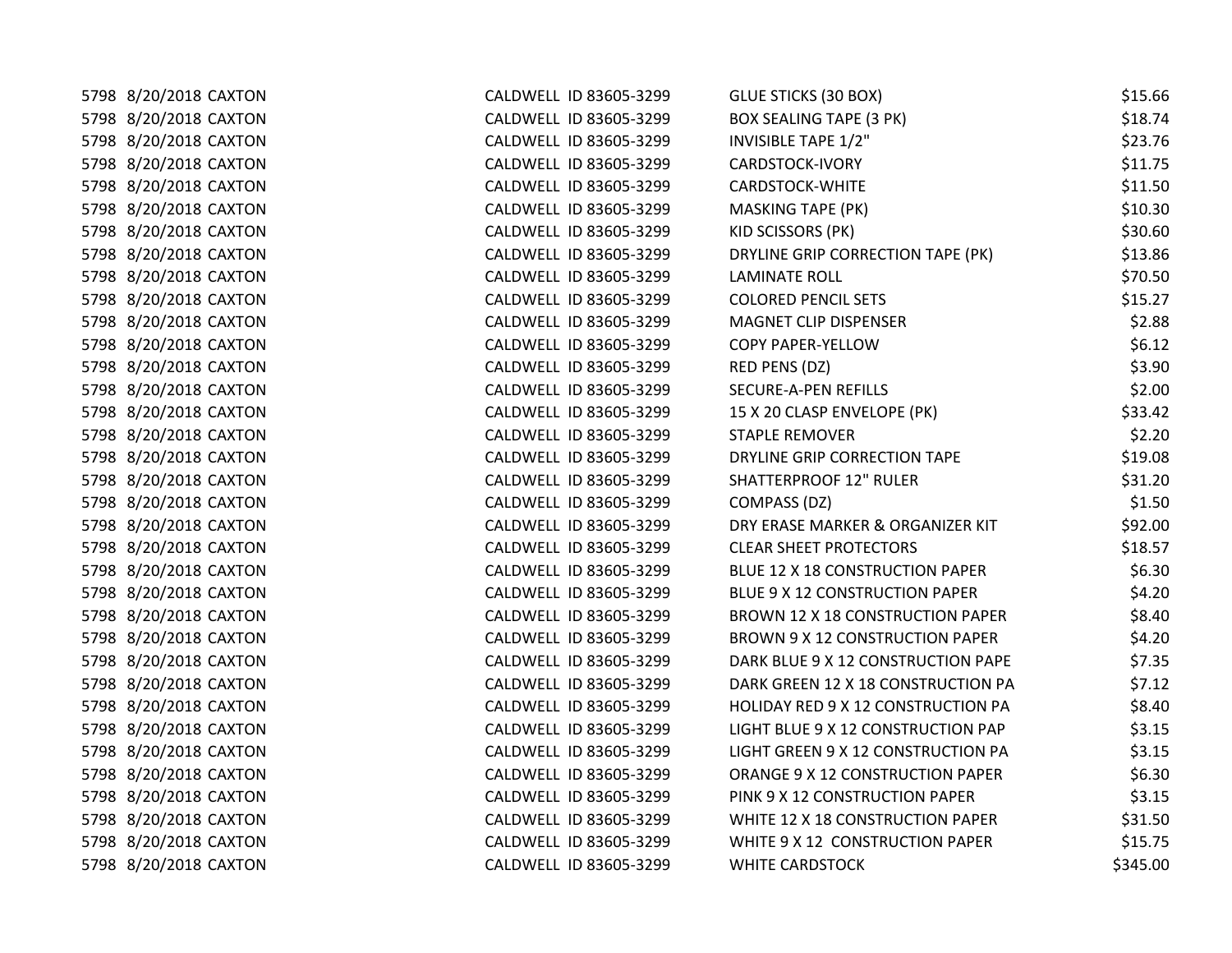| 5798 8/20/2018 CAXTON | CALDWELL ID 83605-3299 | <b>CANARY CARDSTOCK</b>           | \$37.35  |
|-----------------------|------------------------|-----------------------------------|----------|
| 5798 8/20/2018 CAXTON | CALDWELL ID 83605-3299 | <b>TERRA GREEN CARDSTOCK</b>      | \$25.70  |
| 5798 8/20/2018 CAXTON | CALDWELL ID 83605-3299 | <b>COSMIC ORANGE CARDSTOCK</b>    | \$38.55  |
| 5798 8/20/2018 CAXTON | CALDWELL ID 83605-3299 | <b>CANARY COPY PAPER</b>          | \$24.20  |
| 5798 8/20/2018 CAXTON | CALDWELL ID 83605-3299 | <b>COSMIC ORANGE COPY PAPER</b>   | \$20.20  |
| 5798 8/20/2018 CAXTON | CALDWELL ID 83605-3299 | FIREBALL FUSCHSIA COPY PAPER      | \$10.10  |
| 5798 8/20/2018 CAXTON | CALDWELL ID 83605-3299 | <b>GALAXY GOLD COPY PAPER</b>     | \$20.20  |
| 5798 8/20/2018 CAXTON | CALDWELL ID 83605-3299 | <b>GAMMA GREEN COPY PAPER</b>     | \$20.20  |
| 5798 8/20/2018 CAXTON | CALDWELL ID 83605-3299 | <b>GRAY COPY PAPER</b>            | \$12.10  |
| 5798 8/20/2018 CAXTON | CALDWELL ID 83605-3299 | <b>GREEN COPY PAPER</b>           | \$30.25  |
| 5798 8/20/2018 CAXTON | CALDWELL ID 83605-3299 | <b>IVORY COPY PAPER</b>           | \$12.10  |
| 5798 8/20/2018 CAXTON | CALDWELL ID 83605-3299 | LIFT OFF LEMON COPY PAPER         | \$40.40  |
| 5798 8/20/2018 CAXTON | CALDWELL ID 83605-3299 | LUNAR BLUE COPY PAPER             | \$20.20  |
| 5798 8/20/2018 CAXTON | CALDWELL ID 83605-3299 | MARTIAN GREEN COPY PAPER          | \$20.20  |
| 5798 8/20/2018 CAXTON | CALDWELL ID 83605-3299 | <b>ORCHID COPY PAPER</b>          | \$18.15  |
| 5798 8/20/2018 CAXTON | CALDWELL ID 83605-3299 | PINK COPY PAPER                   | \$12.10  |
| 5798 8/20/2018 CAXTON | CALDWELL ID 83605-3299 | PLASMA PINK COPY PAPER            | \$10.10  |
| 5798 8/20/2018 CAXTON | CALDWELL ID 83605-3299 | PULSAR PINK COPY PAPER            | \$10.10  |
| 5798 8/20/2018 CAXTON | CALDWELL ID 83605-3299 | ROCKET RED COPY PAPER             | \$10.10  |
| 5798 8/20/2018 CAXTON | CALDWELL ID 83605-3299 | <b>SALMON COPY PAPER</b>          | \$6.05   |
| 5798 8/20/2018 CAXTON | CALDWELL ID 83605-3299 | SOLAR YELLOW COPY PAPER           | \$40.40  |
| 5798 8/20/2018 CAXTON | CALDWELL ID 83605-3299 | <b>SUNBURST YELLOW COPY PAPER</b> | \$30.30  |
| 5798 8/20/2018 CAXTON | CALDWELL ID 83605-3299 | TAN COPY PAPER                    | \$12.10  |
| 5798 8/20/2018 CAXTON | CALDWELL ID 83605-3299 | TERESTRIAL TEAL COPY PAPER        | \$10.10  |
| 5798 8/20/2018 CAXTON | CALDWELL ID 83605-3299 | <b>VENUS VIOLET COPY PAPER</b>    | \$10.10  |
| 5798 8/20/2018 CAXTON | CALDWELL ID 83605-3299 | PERFORATED LETTER OFFICE PAD      | \$3.28   |
| 5798 8/20/2018 CAXTON | CALDWELL ID 83605-3299 | 8-COLOR SET DRY ERASE MARKERS     | \$126.60 |
| 5798 8/20/2018 CAXTON | CALDWELL ID 83605-3299 | <b>MANILA FILE FOLDERS</b>        | \$7.89   |
| 5798 8/20/2018 CAXTON | CALDWELL ID 83605-3299 | <b>SCOTCH 6-PACK TAPE</b>         | \$33.50  |
| 5798 8/20/2018 CAXTON | CALDWELL ID 83605-3299 | REFILL LAMINATOR ROLLS            | \$639.00 |
| 5798 8/20/2018 CAXTON | CALDWELL ID 83605-3299 | POST IT NOTES-PASTEL (12 PK)      | \$7.05   |
| 5798 8/20/2018 CAXTON | CALDWELL ID 83605-3299 | POST IT NOTES-CANARY 3X3          | \$13.68  |
| 5798 8/20/2018 CAXTON | CALDWELL ID 83605-3299 | POST IT NOTES-CANARY 3X5          | \$18.72  |
| 5798 8/20/2018 CAXTON | CALDWELL ID 83605-3299 | POST IT NOTES-NEON 3X3 (14 PK)    | \$35.90  |
| 5798 8/20/2018 CAXTON | CALDWELL ID 83605-3299 | POST IT NOTES-CANARY 1.5X2        | \$6.12   |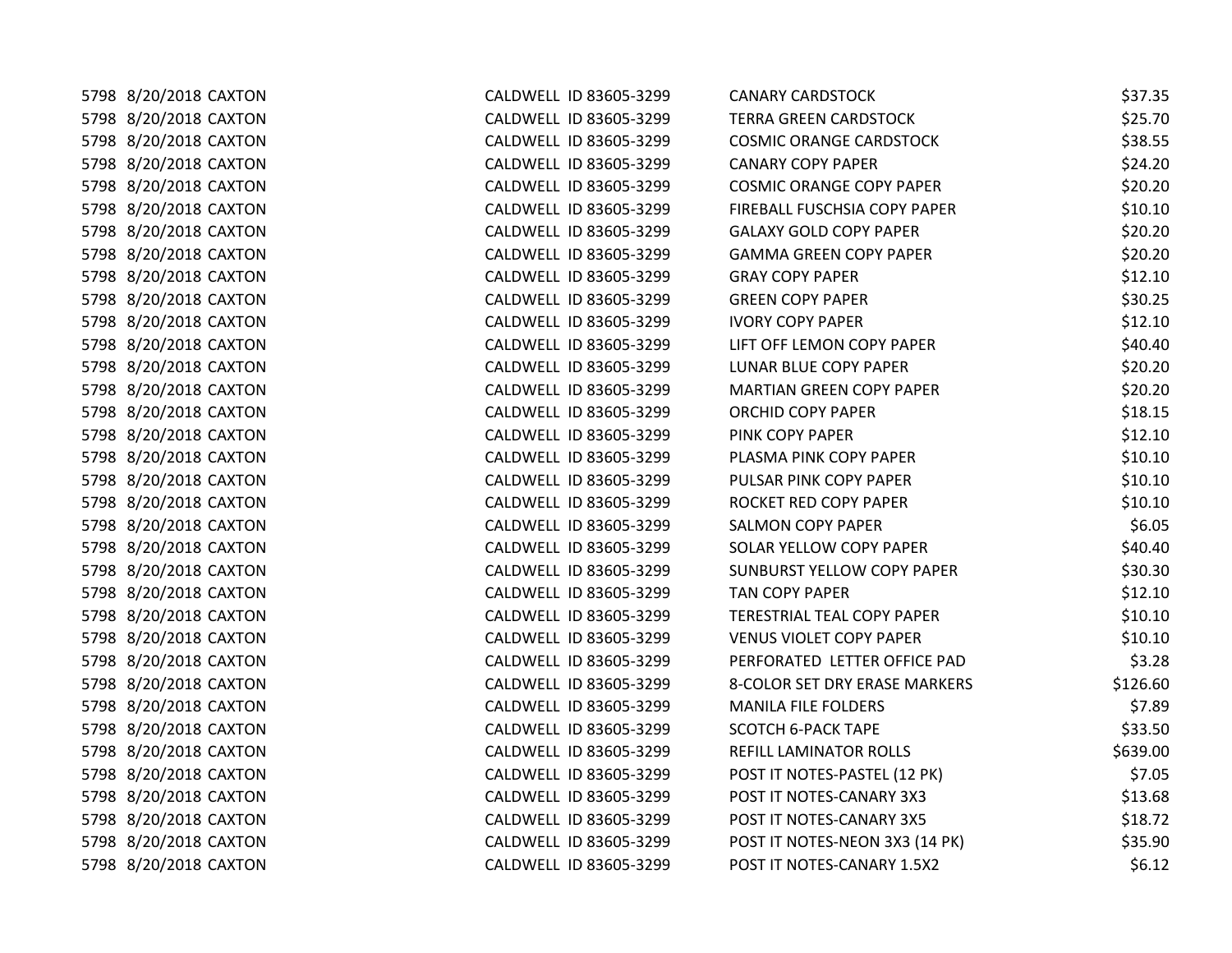| 5798 8/20/2018 CAXTON                       | CALDWELL ID 83605-3299   | MASKING TAPE 1/2"                         | \$2.12     |
|---------------------------------------------|--------------------------|-------------------------------------------|------------|
| 5798 8/20/2018 CAXTON                       | CALDWELL ID 83605-3299   | <b>MASKING TAPE 1"</b>                    | \$3.50     |
| 5798 8/20/2018 CAXTON                       | CALDWELL ID 83605-3299   | <b>MASKING TAPE 2"</b>                    | \$3.55     |
| 5798 8/20/2018 CAXTON                       | CALDWELL ID 83605-3299   | MANILA ENVELOPE 6X9                       | \$21.40    |
| 5798 8/20/2018 CAXTON                       | CALDWELL ID 83605-3299   | POSTER BOARD                              | \$7.40     |
| 5798 8/20/2018 CAXTON                       | CALDWELL ID 83605-3299   | DRY ERASE MARKER & ORGANIZER KIT          | \$80.50    |
| 5798 8/20/2018 CAXTON                       | CALDWELL ID 83605-3299   | 4-COLOR SET DRY ERASE MARKERS             | \$63.60    |
| 5798 8/20/2018 CAXTON                       | CALDWELL ID 83605-3299   | YELLOW RULED PAD (1 CARTON)               | \$55.80    |
| 5798 8/20/2018 CAXTON                       | CALDWELL ID 83605-3299   | 18 X 12 TAG BOARD                         | \$8.52     |
| 5798 8/20/2018 CAXTON                       | CALDWELL ID 83605-3299   | <b>WHITE CARD STOCK</b>                   | \$9.80     |
| 5798 8/20/2018 CAXTON                       | CALDWELL ID 83605-3299   | 10 X 13 CLASP ENVELOPE                    | \$15.60    |
| 5798 8/20/2018 CAXTON                       | CALDWELL ID 83605-3299   | ULTRAFLEX SAFE-T RULER                    | \$23.88    |
| 5798 8/20/2018 CAXTON                       | CALDWELL ID 83605-3299   | <b>CLASS RECORD BOOKS</b>                 | \$18.00    |
| 5798 8/20/2018 CAXTON                       | CALDWELL ID 83605-3299   | <b>G2 PRO PRECISE GEL PENS</b>            | \$9.45     |
| 5798 8/20/2018 CAXTON                       | CALDWELL ID 83605-3299   | <b>G2 PREMIUM RETRACTABLE GEL INK PEN</b> | \$12.71    |
| 5798 8/20/2018 CAXTON                       | CALDWELL ID 83605-3299   | KINDERGARTEN BUNDLE VOL 1/2 ELA PR        | \$575.00   |
| 5798 8/20/2018 CAXTON                       | CALDWELL ID 83605-3299   | 1ST GRADE BUNDLE VOL 1/2 ELA PROGR        | \$575.00   |
| 5798 8/20/2018 CAXTON                       | CALDWELL ID 83605-3299   | 2ND GRADE BUNDLE VOL 1/2 ELA PROGR        | \$575.00   |
| 5798 8/20/2018 CAXTON                       | CALDWELL ID 83605-3299   | 3RD GRADE BUNDLE VOL 1/2 ELA PROGR        | \$575.00   |
| 5798 8/20/2018 CAXTON                       | CALDWELL ID 83605-3299   | 4TH GRADE VOL 1 & 2 978-0-547-8606        | \$312.50   |
| 5798 8/20/2018 CAXTON                       | CALDWELL ID 83605-3299   | 5TH GRADE VOL 1 & 2                       | \$250.00   |
| 5798 8/20/2018 CAXTON                       | CALDWELL ID 83605-3299   | 5TH GRADE VOL 1 & 2 978-0-544-8471        | \$308.00   |
| 5798 8/20/2018 CAXTON                       | CALDWELL ID 83605-3299   | <b>FREIGHT</b>                            | \$126.82   |
| 5798 8/20/2018 CAXTON                       | CALDWELL ID 83605-3299   | <b>COVER-IT CORRECTION FLUID (DZ)</b>     | \$19.42    |
| 5799 8/20/2018 CAXTON                       | CALDWELL ID 83605-3299   | ***VOID***                                | \$0.00     |
| 5800 8/20/2018 CITY OF HANSEN               | HANSEN ID 83334          | WATER                                     | \$229.50   |
| 5800 8/20/2018 CITY OF HANSEN               | HANSEN ID 83334          | <b>SEWER</b>                              | \$301.50   |
| 5801 8/20/2018 COLLEGE OF SOUTHERN IDAHO    | TWIN FALLS ID 83303      | TUITION FOR MARY SETOKI'S ALTERNATIVE     | \$1,120.00 |
|                                             |                          | <b>AUTORIZATION</b>                       |            |
| 5802 8/20/2018 DAY TREATMENT YOUTH SERVICES | JEROME ID 83338          | <b>STUDENT A SERVICES</b>                 | \$1,741.50 |
| 5803 8/20/2018 DIXON FIRE PROTECTION LLC    | KIMBERLY ID 83341        | FIRE EXTENGUISHER MAINTENANCE             | \$100.00   |
| 5803 8/20/2018 DIXON FIRE PROTECTION LLC    | KIMBERLY ID 83341        | FIRE EXTENGUISHER MAINTENANCE             | \$160.00   |
| 5804 8/20/2018 GEM STATE PAPER              | TWIN FALLS ID 83303-0469 | <b>FLOOR STIPPING PADS</b>                | \$87.76    |
| 5804 8/20/2018 GEM STATE PAPER              | TWIN FALLS ID 83303-0469 | YEARLY SUPPLIES                           | \$655.33   |
| 5804 8/20/2018 GEM STATE PAPER              | TWIN FALLS ID 83303-0469 | YEARLY SUPPLIES                           | \$442.88   |
|                                             |                          |                                           |            |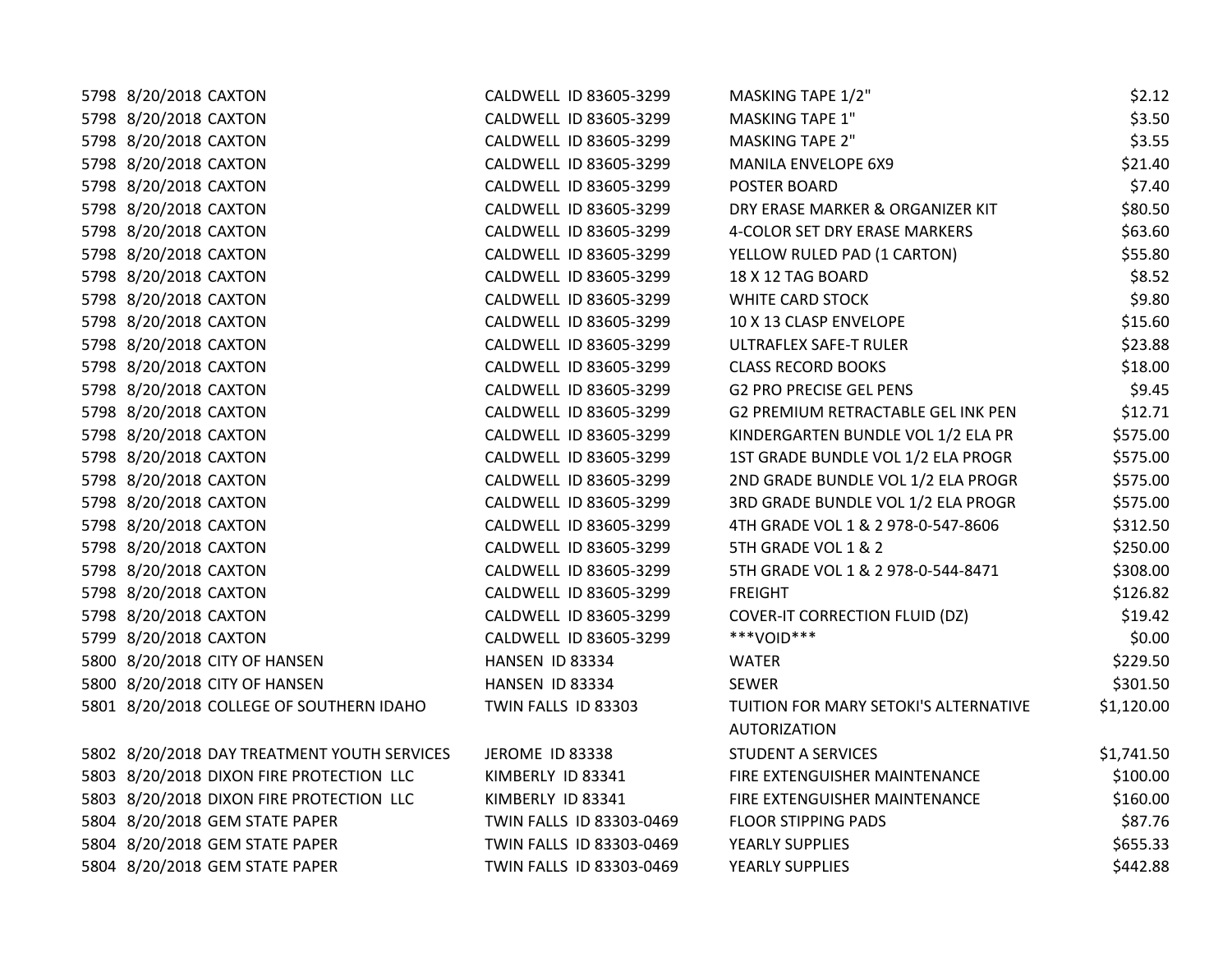| 5805 8/20/2018 GOODING CHILD NUTRITION      | <b>GOODING ID 83330</b> | 2018-19 BID CO-OP MEMBER FEE         | \$30.00      |
|---------------------------------------------|-------------------------|--------------------------------------|--------------|
| 5806 8/20/2018 GRANT PAM                    | SUN VALLEY ID 83354     | <b>P20 CLASS CREDIT-NNU</b>          | \$60.00      |
| 5807 8/20/2018 GREAT AMERICA FINANCIAL SERV | DALLAS TX 75266-0831    | ELEMENTARY COPIER AGREEMENT          | \$138.00     |
| 5807 8/20/2018 GREAT AMERICA FINANCIAL SERV | DALLAS TX 75266-0831    | HS COPIER AGREEMENT                  | \$121.00     |
| 5808 8/20/2018 GREAT MINDS                  | WASHINGTON DC 20003     | <b>1ST GRADE STUDENT SET-MATH</b>    | \$910.00     |
| 5808 8/20/2018 GREAT MINDS                  | WASHINGTON DC 20003     | 3RD GRADE-BOOKS (MODULE 1 & 2)       | \$245.00     |
| 5808 8/20/2018 GREAT MINDS                  | WASHINGTON DC 20003     | 3RD GRADE BOOK (MODULE 3)            | \$245.00     |
| 5808 8/20/2018 GREAT MINDS                  | WASHINGTON DC 20003     | 3RD GRADE BOOK (MODULE 4 & 5)        | \$245.00     |
| 5808 8/20/2018 GREAT MINDS                  | WASHINGTON DC 20003     | 3RD GRADE BOOK (MODULE 6 & 7)        | \$140.00     |
| 5808 8/20/2018 GREAT MINDS                  | WASHINGTON DC 20003     | 4TH GRADE BOOK (MODULE 1 & 2)        | \$245.00     |
| 5808 8/20/2018 GREAT MINDS                  | WASHINGTON DC 20003     | 4TH GRADE BOOK (MODULE 3 & 4)        | \$245.00     |
| 5808 8/20/2018 GREAT MINDS                  | WASHINGTON DC 20003     | 4TH GRADE BOOK (MODULE 5)            | \$175.00     |
| 5808 8/20/2018 GREAT MINDS                  | WASHINGTON DC 20003     | 5TH GRADE BOOK (MODULES 5 & 6)       | \$180.00     |
| 5808 8/20/2018 GREAT MINDS                  | WASHINGTON DC 20003     | KINDERGARTEN WORKBOOKS 1-4           | \$910.00     |
| 5808 8/20/2018 GREAT MINDS                  | WASHINGTON DC 20003     | <b>SHIPPING</b>                      | \$247.80     |
| 5809 8/20/2018 HAFFNER'S LOCK & KEY         | TWIN FALLS ID 83301     | KEYS FOR HS PRINCIPAL OFFICE         | \$3.60       |
| 5809 8/20/2018 HAFFNER'S LOCK & KEY         | TWIN FALLS ID 83301     | LOCK FOR ELEM SCHOOL BATHROOM        | \$85.50      |
| 5809 8/20/2018 HAFFNER'S LOCK & KEY         | TWIN FALLS ID 83301     | REKEYING LOCK AT HS                  | \$5.50       |
| 5809 8/20/2018 HAFFNER'S LOCK & KEY         | TWIN FALLS ID 83301     | SERVICE CALL                         | \$30.00      |
| 5809 8/20/2018 HAFFNER'S LOCK & KEY         | TWIN FALLS ID 83301     | ELEMENTARY EAST DOOR KEYS            | \$19.20      |
| 5809 8/20/2018 HAFFNER'S LOCK & KEY         | TWIN FALLS ID 83301     | <b>KEYS FOR CROWS NEST</b>           | \$5.40       |
| 5810 8/20/2018 HANSEN SCHOOL DISTRICT       | HANSEN ID 83334         | <b>EMPLOYER SHARE TAXES - 082018</b> | \$11,769.02  |
| 5811 8/20/2018 HANSEN SCHOOL DISTRICT       | HANSEN ID 83335         | <b>EMPLOYER SHARE PERSI - 082018</b> | \$19,342.37  |
| 5812 8/20/2018 HANSEN SCHOOL DISTRICT       | HANSEN ID 83336         | PAYROLL - 082018                     | \$157,874.91 |
| 5813 8/20/2018 HARVEY'S OFFICE PLUS         | TWIN FALLS ID 83301     | LUNCHRM SUPPLIES                     | \$51.97      |
| 5814 8/20/2018 HERNANDEZ DACIA              | HANSEN ID 83334         | <b>TAXES</b>                         | \$7.86       |
| 5814 8/20/2018 HERNANDEZ DACIA              | HANSEN ID 83334         | SUPPLIES FOR SUMMER PROGRAM          | \$266.35     |
| 5814 8/20/2018 HERNANDEZ DACIA              | HANSEN ID 83334         | POWER UP MTG REGISTRATION            | \$65.00      |
| 5815 8/20/2018 HEUVEL DANEILLE              | KIMBERLY ID 83341       | MEALS FOR PD CONF IN POCATELLO       | \$26.18      |
| 5815 8/20/2018 HEUVEL DANEILLE              | KIMBERLY ID 83341       | <b>CSI P20 CREDIT</b>                | \$32.00      |
| 5816 8/20/2018 HOUGHTON MIFFLIN HARCOURT    | CHICAGO IL 60693        | MATH 180 ANNUAL RENEWAL              | \$300.00     |
| 5817 8/20/2018 HOWELL ELAYNE                | <b>EDEN ID 83325</b>    | MILEAGE-ITB/RFP TRAINING IN BOISE    | \$143.10     |
| 5818 8/20/2018 IDAHO HS ACTIVITIES ASSOC.   | <b>BOISE ID 83704</b>   | <b>ACTIVITY CARDS FOR BOARD</b>      | \$175.00     |
| 5818 8/20/2018 IDAHO HS ACTIVITIES ASSOC.   | <b>BOISE ID 83704</b>   | <b>ACTIVITY CARD-SUPERINTENDENT</b>  | \$35.00      |
| 5818 8/20/2018 IDAHO HS ACTIVITIES ASSOC.   | <b>BOISE ID 83704</b>   | <b>ACTIVITY CARD-DISTRICT CLERK</b>  | \$35.00      |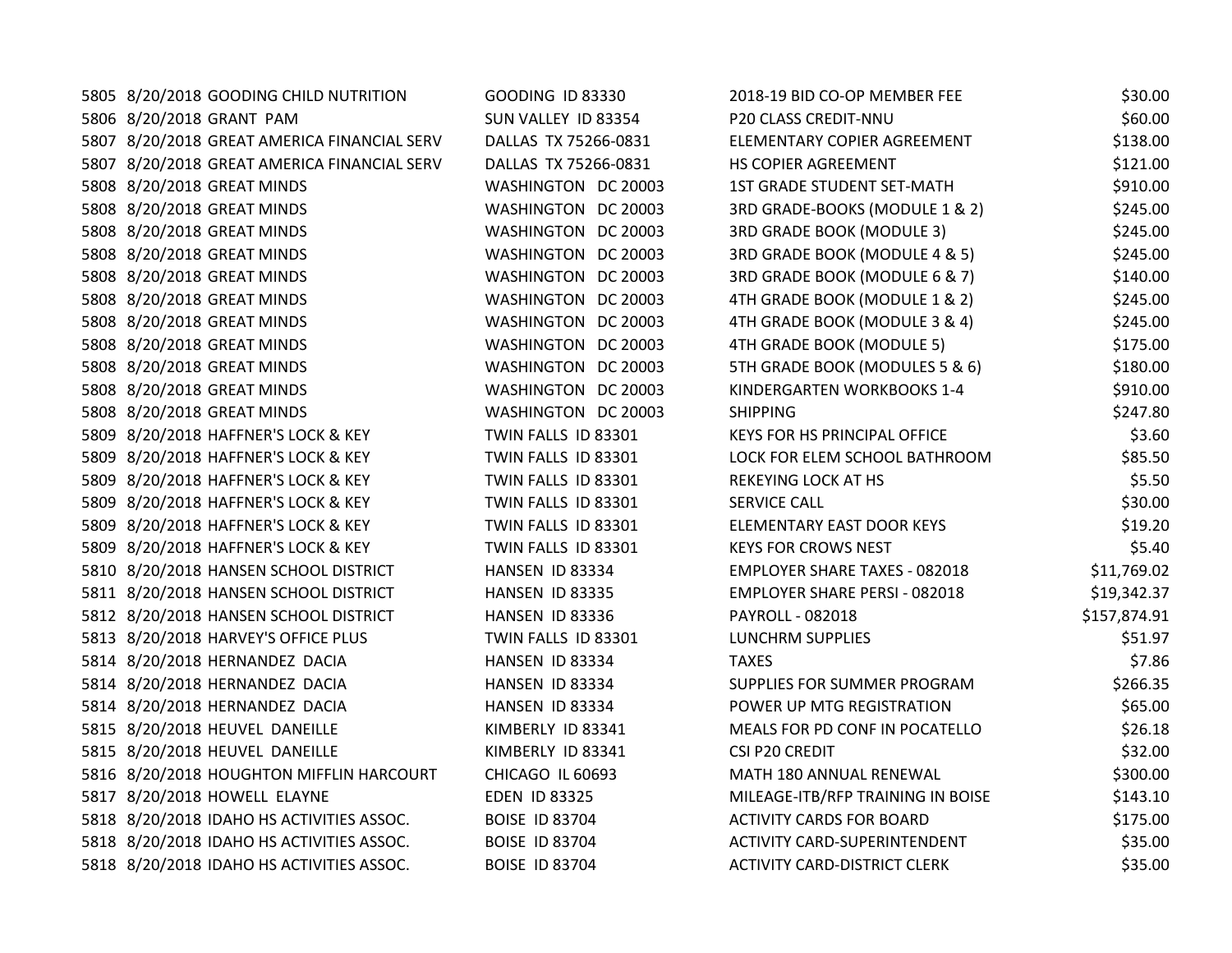| 5819 8/20/2018 IDAHO POWER                | SEATTLE WA 98124-1966        | JR/SR HIGH                         | \$1,101.34 |
|-------------------------------------------|------------------------------|------------------------------------|------------|
| 5819 8/20/2018 IDAHO POWER                | SEATTLE WA 98124-1967        | <b>ELEMENTARY</b>                  | \$934.14   |
| 5819 8/20/2018 IDAHO POWER                | SEATTLE WA 98124-1968        | PRESCHOOL                          | \$21.26    |
| 5819 8/20/2018 IDAHO POWER                | SEATTLE WA 98124-1969        | <b>SOUTH MODULAR</b>               | \$16.60    |
| 5819 8/20/2018 IDAHO POWER                | SEATTLE WA 98124-1970        | <b>FOOTBALL FIELD</b>              | \$5.19     |
| 5819 8/20/2018 IDAHO POWER                | SEATTLE WA 98124-1971        | <b>IRRIGATION PUMP</b>             | \$447.82   |
| 5820 8/20/2018 INTEGRATED TECHNOLOGIES    | TWIN FALLS ID 83303-1843     | <b>HS COPIER</b>                   | \$1.95     |
| 5820 8/20/2018 INTEGRATED TECHNOLOGIES    | TWIN FALLS ID 83303-1843     | <b>ELEM COPIER</b>                 | \$4.52     |
| 5820 8/20/2018 INTEGRATED TECHNOLOGIES    | TWIN FALLS ID 83303-1843     | <b>HS COPIER</b>                   | \$10.99    |
| 5821 8/20/2018 INTERMOUNTAIN GAS          | <b>BOISE ID 83732</b>        | <b>JR/SR HIGH</b>                  | \$46.89    |
| 5821 8/20/2018 INTERMOUNTAIN GAS          | <b>BOISE ID 83732</b>        | PRESCHOOL                          | \$12.78    |
| 5821 8/20/2018 INTERMOUNTAIN GAS          | <b>BOISE ID 83732</b>        | AG BLDG                            | \$12.24    |
| 5822 8/20/2018 ISTATION ACCOUNT EXECUTIVE | DALLAS TX 75206              | FULL I-STATION PROGRAM K-6         | \$4,370.00 |
| 5823 8/20/2018 KELLY KAYLA                | <b>BUHL ID 83316</b>         | MEALS-ADMIN CONF                   | \$46.04    |
| 5823 8/20/2018 KELLY KAYLA                | <b>BUHL ID 83316</b>         | LEGAL NOTEBOOKS AND BAND AIDS      | \$68.11    |
| 5823 8/20/2018 KELLY KAYLA                | <b>BUHL ID 83316</b>         | <b>TEACHERS LOUNGE SUPPLIES</b>    | \$203.61   |
| 5823 8/20/2018 KELLY KAYLA                | <b>BUHL ID 83316</b>         | SIGN HOLDERS FOR OFFICE/REG        | \$31.79    |
| 5823 8/20/2018 KELLY KAYLA                | <b>BUHL ID 83316</b>         | SUPPLIES FOR EMPLOYEE BREAKFAST    | \$67.93    |
| 5823 8/20/2018 KELLY KAYLA                | <b>BUHL ID 83316</b>         | <b>COOKIES FOR OPEN HOUSE</b>      | \$63.96    |
| 5823 8/20/2018 KELLY KAYLA                | <b>BUHL ID 83316</b>         | <b>KLEENEX FOR ELEMENTARY</b>      | \$13.99    |
| 5824 8/20/2018 KORECKI STEVEN             | TWIN FALLS ID 83301          | <b>CSI SUMMER PROGRAM</b>          | \$90.04    |
| 5824 8/20/2018 KORECKI STEVEN             | TWIN FALLS ID 83301          | <b>TAXES</b>                       | \$5.42     |
| 5825 8/20/2018 KUYKENDALL MELISSA         | KIMBERLY ID 83341            | CSI P20 CREDIT                     | \$32.00    |
| 5826 8/20/2018 LAKESHORE                  | CARSON CA 90895              | MAGNETIC TEN-FRAMES BUILDERS       | \$23.99    |
| 5826 8/20/2018 LAKESHORE                  | CARSON CA 90895              | <b>SHIPPING</b>                    | \$7.50     |
| 5826 8/20/2018 LAKESHORE                  | CARSON CA 90895              | JUMBO MAGNETIC TEN-FRAMES-SET OF 4 | \$19.99    |
| 5827 8/20/2018 LOVELESS SHARI             | HANSEN ID 83334              | <b>MEAL FOR TRAINING</b>           | \$22.06    |
| 5828 8/20/2018 MASON'S TROPHIES & GIFTS   | TWIN FALLS ID 83301          | NAME PLATES FOR NEW TEACHERS-HS    | \$22.40    |
| 5828 8/20/2018 MASON'S TROPHIES & GIFTS   | TWIN FALLS ID 83301          | <b>NAME PLATE</b>                  | \$5.20     |
| 5829 8/20/2018 MEADOW GOLD DAIRIES-BOISE  | DENVER CO 80271-0960         | <b>MILK PRODUCTS</b>               | \$44.95    |
| 5830 8/20/2018 MYSTERY SCIENCE            | Walnut CA 91789              | 3 YEAR SUBSCRIPTION (2018-2021)    | \$2,997.00 |
| 5831 8/20/2018 NAPA AUTO PARTS            | TWIN FALLS ID 83303-1425     | BUS #6 & #4 OIL AND FILTER         | \$390.02   |
| 5831 8/20/2018 NAPA AUTO PARTS            | TWIN FALLS ID 83303-1425     | <b>CLEANER</b>                     | \$3.00     |
| 5832 8/20/2018 NORCO                      | SALT LAKE CITY UT 84141-3124 | <b>TANK RENTAL</b>                 | \$5.96     |
| 5833 8/20/2018 PSI ENVIRONMENTAL          | TWIN FALLS ID 83301-7873     | <b>JR/SR HIGH</b>                  | \$165.80   |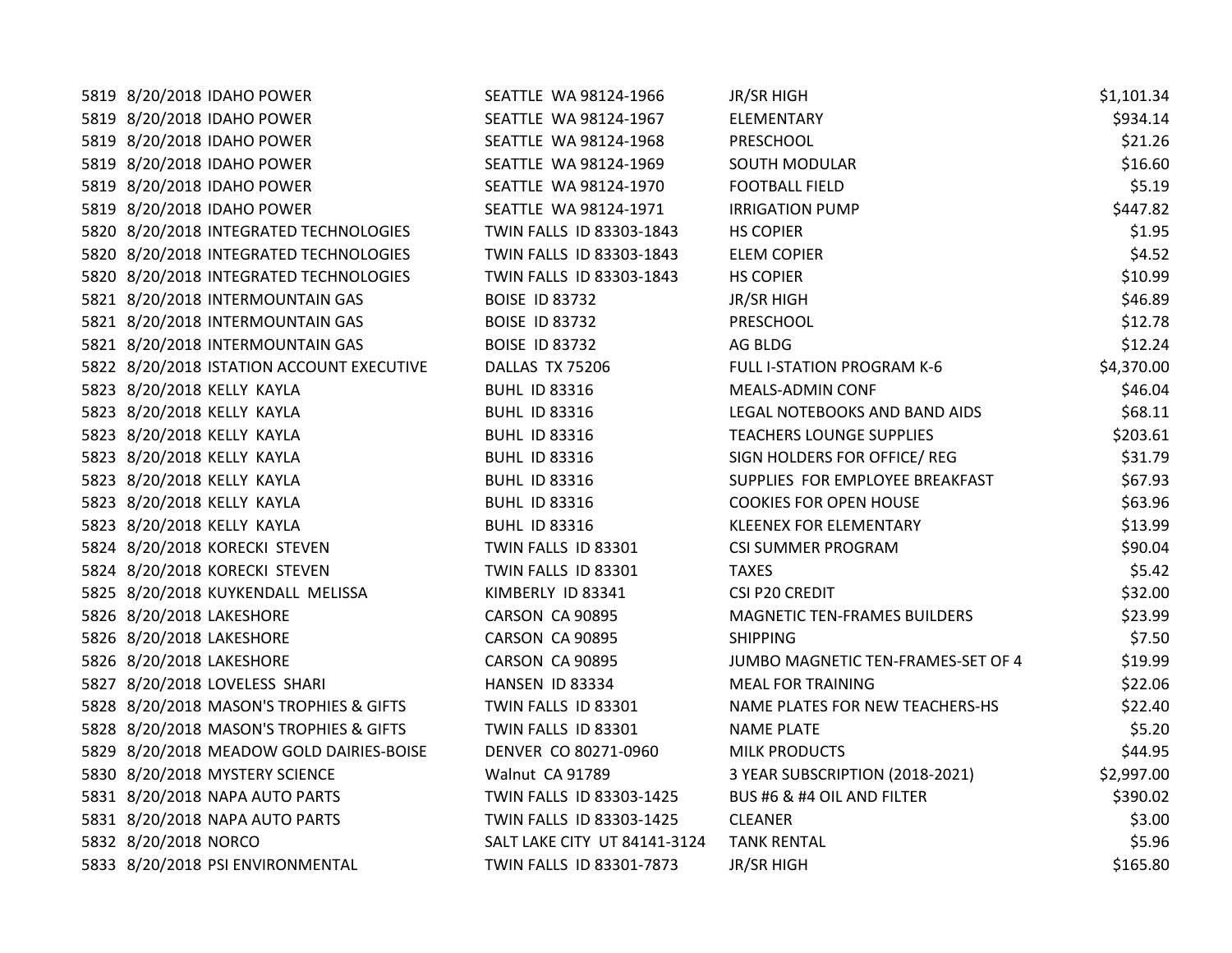| 5833 8/20/2018 PSI ENVIRONMENTAL     | TWIN FALLS ID 83301-7873 | ELEMENTARY                         | \$69.90   |
|--------------------------------------|--------------------------|------------------------------------|-----------|
| 5834 8/20/2018 REALLY GOOD STUFF INC | SHELTON CT 06484-1110    | PLASTIC MAGNETIC LETTERS           | \$11.89   |
| 5834 8/20/2018 REALLY GOOD STUFF INC | SHELTON CT 06484-1110    | PRIVACY SHIELDS (SET)              | \$28.04   |
| 5834 8/20/2018 REALLY GOOD STUFF INC | SHELTON CT 06484-1110    | ENDING BLEND SPIN LITERACY CENTER  | \$5.09    |
| 5834 8/20/2018 REALLY GOOD STUFF INC | SHELTON CT 06484-1110    | <b>SHIPPING</b>                    | \$14.95   |
| 5834 8/20/2018 REALLY GOOD STUFF INC | SHELTON CT 06484-1110    | <b>COUPON</b>                      | $-$14.95$ |
| 5834 8/20/2018 REALLY GOOD STUFF INC | SHELTON CT 06484-1110    | PAW CARPETS                        | \$25.48   |
| 5834 8/20/2018 REALLY GOOD STUFF INC | SHELTON CT 06484-1110    | FIGURE IT OUT LITERACY CENTER      | \$15.29   |
| 5834 8/20/2018 REALLY GOOD STUFF INC | SHELTON CT 06484-1110    | THIS GOES WITH THAT LITERACY CEN   | \$15.29   |
| 5834 8/20/2018 REALLY GOOD STUFF INC | SHELTON CT 06484-1110    | MAGNETIC DRY ERASE BOARD W/LETTERS | \$39.92   |
| 5835 8/20/2018 SCHOLASTIC INC        | JEFFERSON CITY MO 65102  | 1ST GRADE 18-19 SCHOLASTIC NEWS    | \$172.50  |
| 5835 8/20/2018 SCHOLASTIC INC        | JEFFERSON CITY MO 65103  | 1ST GRADE 19-20 SCHOLASTIC NEWS    | \$172.50  |
| 5835 8/20/2018 SCHOLASTIC INC        | JEFFERSON CITY MO 65104  | 2ND GRADE 18-19 SCHOLASTIC NEWS    | \$172.50  |
| 5835 8/20/2018 SCHOLASTIC INC        | JEFFERSON CITY MO 65105  | 2ND GRADE 19-20 SCHOLASTIC NEWS    | \$172.50  |
| 5835 8/20/2018 SCHOLASTIC INC        | JEFFERSON CITY MO 65106  | 3RD GRADE 18-19 SCHOLASTIC NEWS    | \$172.50  |
| 5835 8/20/2018 SCHOLASTIC INC        | JEFFERSON CITY MO 65107  | 3RD GRADE 19-20 SCHOLASTIC NEWS    | \$172.50  |
| 5835 8/20/2018 SCHOLASTIC INC        | JEFFERSON CITY MO 65108  | 4TH GRADE 18-19 SCHOLASTIC NEWS    | \$201.25  |
| 5835 8/20/2018 SCHOLASTIC INC        | JEFFERSON CITY MO 65109  | 4TH GRADE 19-20 SCHOLASTIC NEWS    | \$201.25  |
| 5835 8/20/2018 SCHOLASTIC INC        | JEFFERSON CITY MO 65110  | 5TH GRADE 18-19 SCHOLASTIC NEWS    | \$184.00  |
| 5835 8/20/2018 SCHOLASTIC INC        | JEFFERSON CITY MO 65111  | 5TH GRADE 19-20 SCHOLASTIC NEWS    | \$184.00  |
| 5835 8/20/2018 SCHOLASTIC INC        | JEFFERSON CITY MO 65112  | 6TH GRADE 18-19 SCHOLASTIC NEWS    | \$201.25  |
| 5835 8/20/2018 SCHOLASTIC INC        | JEFFERSON CITY MO 65113  | 6TH GRADE 19-20 SCHOLASTIC NEWS    | \$201.25  |
| 5835 8/20/2018 SCHOLASTIC INC        | JEFFERSON CITY MO 65114  | <b>SHIPPING &amp; HANDELING</b>    | \$220.80  |
| 5836 8/20/2018 SCHOOL MATE           | KEARNEY NE 68848-2110    | <b>5TH GRADE PLANNERS</b>          | \$105.00  |
| 5836 8/20/2018 SCHOOL MATE           | KEARNEY NE 68848-2110    | <b>SHIPPING</b>                    | \$10.50   |
| 5837 8/20/2018 SELECT SOURCE INC     | KIMBERLY ID 83341        | DOOR STOPS                         | \$17.38   |
| 5837 8/20/2018 SELECT SOURCE INC     | KIMBERLY ID 83341        | <b>REPAIR SUPPLIES</b>             | \$9.67    |
| 5837 8/20/2018 SELECT SOURCE INC     | KIMBERLY ID 83341        | <b>CORNER BRACE</b>                | \$4.99    |
| 5838 8/20/2018 SKINNER HEIDI         | TWIN FALLS ID 83301      | <b>CSI P20 CREDIT</b>              | \$32.00   |
| 5838 8/20/2018 SKINNER HEIDI         | TWIN FALLS ID 83301      | MILEAGE TO BOISE FOR ADMIN CONF    | \$143.10  |
| 5838 8/20/2018 SKINNER HEIDI         | TWIN FALLS ID 83301      | MEALS-CHAROLETTE DANIELSON         | \$12.93   |
| 5838 8/20/2018 SKINNER HEIDI         | TWIN FALLS ID 83301      | <b>SUPPLIES</b>                    | \$223.15  |
| 5838 8/20/2018 SKINNER HEIDI         | TWIN FALLS ID 83301      | MEALS-ADMIN CONF                   | \$58.38   |
| 5839 8/20/2018 SLHS SERVICE AREA     | BOISE ID 83701-1012      | <b>BUS DRIVER PHSYCAL</b>          | \$68.00   |
| 5839 8/20/2018 SLHS SERVICE AREA     | BOISE ID 83701-1012      | <b>DRUG SCREENING</b>              | \$45.00   |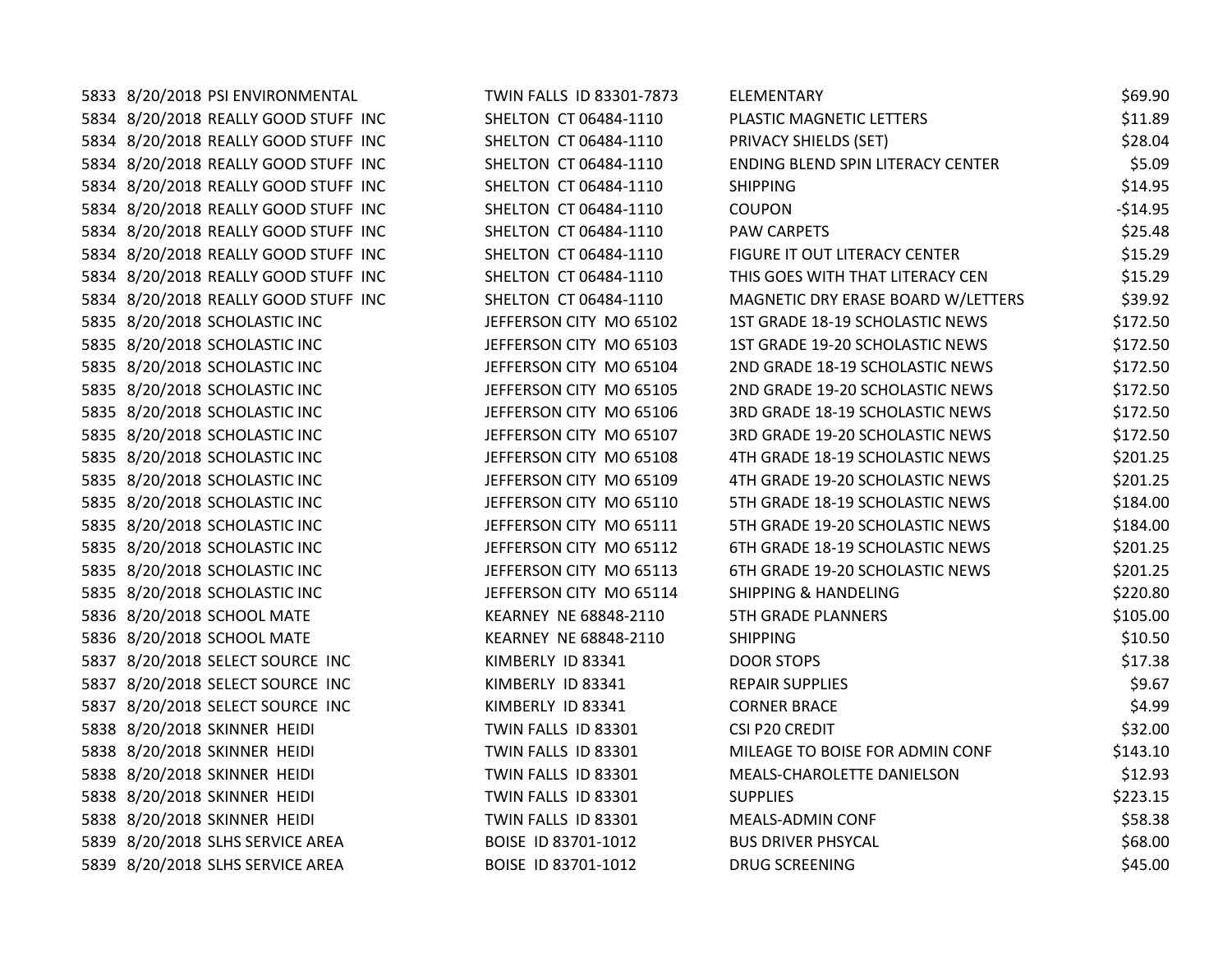| 5840 8/20/2018 STANDARD PRINTING            | TWIN FALLS ID 83301      | 2018-19 NEWSLETTER                 | \$765.00    |
|---------------------------------------------|--------------------------|------------------------------------|-------------|
| 5840 8/20/2018 STANDARD PRINTING            | TWIN FALLS ID 83301      | 2018-19 JR/SR HIGH HANDBOOKS       | \$187.60    |
| 5840 8/20/2018 STANDARD PRINTING            | TWIN FALLS ID 83301      | 2018-19 ELEMENTARY HANDBOOKS       | \$238.00    |
| 5841 8/20/2018 STANDLEY LARK                | KIMBERLY ID 83341        | <b>CSI P20 CREDIT</b>              | \$32.00     |
| 5842 8/20/2018 STATE INSURANCE FUND         | BOISE ID 83720-0044      | <b>INSTALLMENT PREMIUM</b>         | \$19,828.00 |
| 5842 8/20/2018 STATE INSURANCE FUND         | BOISE ID 83720-0044      | <b>INSTALLMENT PREMIUM</b>         | \$2,878.00  |
| 5843 8/20/2018 TEACHER DIRECT               | BIRMINGHAM AL 35202      | <b>DESK CALENDAR</b>               | \$5.98      |
| 5843 8/20/2018 TEACHER DIRECT               | BIRMINGHAM AL 35202      | <b>BLANK BINGO CARDS</b>           | \$6.88      |
| 5843 8/20/2018 TEACHER DIRECT               | BIRMINGHAM AL 35202      | WHITE SENTANCE STRIPS PACK         | \$7.44      |
| 5843 8/20/2018 TEACHER DIRECT               | BIRMINGHAM AL 35202      | PATTERN BLOCK CARDS                | \$10.88     |
| 5843 8/20/2018 TEACHER DIRECT               | BIRMINGHAM AL 35202      | <b>RUBBER CEMENT</b>               | \$6.48      |
| 5843 8/20/2018 TEACHER DIRECT               | BIRMINGHAM AL 35202      | EIGHT PERIOD LESSON PLAN BOOK      | \$4.88      |
| 5843 8/20/2018 TEACHER DIRECT               | BIRMINGHAM AL 35202      | <b>INSPIRE U POSTER PACK</b>       | \$12.88     |
| 5843 8/20/2018 TEACHER DIRECT               | BIRMINGHAM AL 35202      | ANIT BULLYING INSPIRE U POSTER SET | \$12.88     |
| 5843 8/20/2018 TEACHER DIRECT               | BIRMINGHAM AL 35202      | <b>YARDSTICKS</b>                  | \$29.76     |
| 5843 8/20/2018 TEACHER DIRECT               | BIRMINGHAM AL 35202      | <b>WHITEBOARD ERASERS</b>          | \$19.60     |
| 5844 8/20/2018 TEK-HUT                      | TWIN FALLS ID 83301      | UPA-AC-HD ACCESS POINTS            | \$209.40    |
| 5844 8/20/2018 TEK-HUT                      | TWIN FALLS ID 83301      | UPA-AC-PRO ACCESS POINTS           | \$130.50    |
| 5844 8/20/2018 TEK-HUT                      | TWIN FALLS ID 83301      | US-8-60 W 8 PORT POE SWITCH        | \$10.90     |
| 5844 8/20/2018 TEK-HUT                      | TWIN FALLS ID 83301      | US-LX-WR-POE 24 PORT POE SWITCH    | \$54.90     |
| 5844 8/20/2018 TEK-HUT                      | TWIN FALLS ID 83301      | <b>INTERNET SERVICE</b>            | \$1,500.00  |
| 5845 8/20/2018 TRINER HEIDI                 | TWIN FALLS ID 83301      | <b>CSI P20 CREDIT</b>              | \$32.00     |
| 5846 8/20/2018 UI EXTENTION TWIN FALLS CNTY | TWIN FALLS ID 83301      | U OF I SUPPLIES-ENRICHMENT ACTIVIT | \$3,000.00  |
| 5847 8/20/2018 UNIVERSITY OF IDAHO          | TWIN FALLS ID 83301      | U OF I INTERN-21ST CENTURY GRANT   | \$9,000.00  |
| 5848 8/20/2018 VALLEY WIDE COOPERATIVE      | <b>JEROME ID 83338</b>   | LAWNMOWER FUEL                     | \$111.19    |
| 5848 8/20/2018 VALLEY WIDE COOPERATIVE      | JEROME ID 83338          | <b>DIESEL CREDIT</b>               | $-56.72$    |
| 5849 8/20/2018 VERIZON WIRELESS             | DALLAS TX 75266-0108     | <b>IPAD</b>                        | \$30.02     |
| 5850 8/20/2018 VISA                         | TWIN FALLS ID 83303-0249 | PERMIT AND MAILING OF NEWSLETTER   | \$554.09    |
| 5850 8/20/2018 VISA                         | TWIN FALLS ID 83303-0249 | DMV TRANSFER OF LICENSE PLATE      | \$5.00      |
| 5850 8/20/2018 VISA                         | TWIN FALLS ID 83303-0249 | <b>DRAMA SUPPLIES</b>              | \$281.10    |
| 5850 8/20/2018 VISA                         | TWIN FALLS ID 83303-0249 | SUPPLIES-SUPERINTENEDENT OFFICE    | \$129.55    |
| 5850 8/20/2018 VISA                         | TWIN FALLS ID 83303-0249 | HOTEL ADMIN CONF-H SKINNER         | \$533.16    |
| 5850 8/20/2018 VISA                         | TWIN FALLS ID 83303-0249 | <b>CLASSROOM SUPPLIES</b>          | \$11.50     |
| 5850 8/20/2018 VISA                         | TWIN FALLS ID 83303-0249 | <b>SILICONE FOR BUSES</b>          | \$13.68     |
| 5850 8/20/2018 VISA                         | TWIN FALLS ID 83303-0249 | HOTEL ADMIN CONF-K KELLY           | \$518.16    |